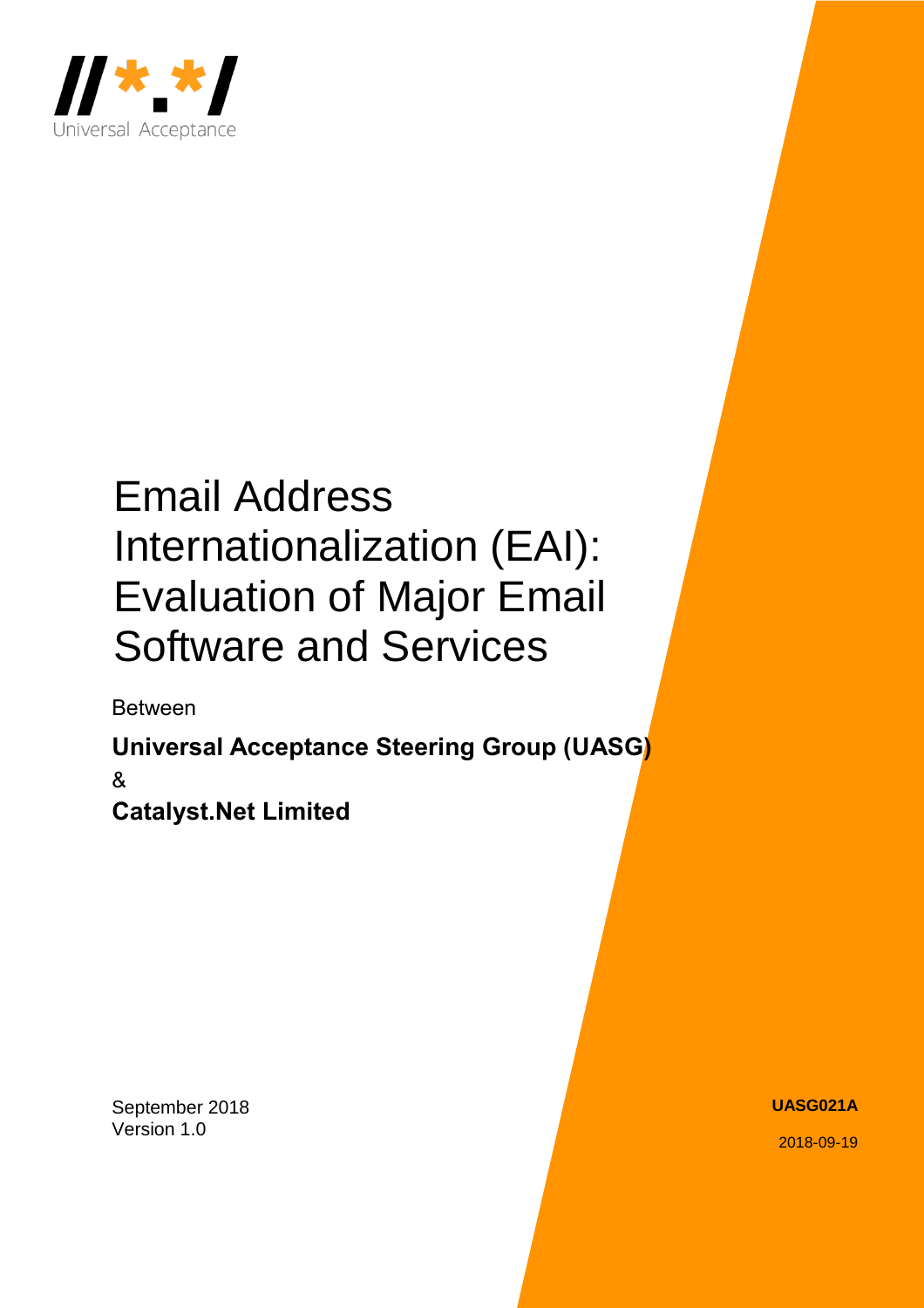# $\frac{1}{\sqrt{1 + \frac{1}{\sqrt{1 + \frac{1}{\sqrt{1 + \frac{1}{\sqrt{1 + \frac{1}{\sqrt{1 + \frac{1}{\sqrt{1 + \frac{1}{\sqrt{1 + \frac{1}{\sqrt{1 + \frac{1}{\sqrt{1 + \frac{1}{\sqrt{1 + \frac{1}{\sqrt{1 + \frac{1}{\sqrt{1 + \frac{1}{\sqrt{1 + \frac{1}{\sqrt{1 + \frac{1}{\sqrt{1 + \frac{1}{\sqrt{1 + \frac{1}{\sqrt{1 + \frac{1}{\sqrt{1 + \frac{1}{\sqrt{1 + \frac{1}{\sqrt{1 + \frac{1}{\sqrt{1 + \frac{1}{\sqrt{1 +$

## **TABLE OF CONTENTS**

| 1                       |                                    | 3<br><b>Background</b>                         |                |  |  |  |  |  |
|-------------------------|------------------------------------|------------------------------------------------|----------------|--|--|--|--|--|
| 1.1                     |                                    | <b>Project Scope</b><br>3                      |                |  |  |  |  |  |
| 1.2                     |                                    | <b>About This Document</b>                     |                |  |  |  |  |  |
| 1.3                     |                                    | <b>Further Background</b>                      |                |  |  |  |  |  |
| $\overline{\mathbf{2}}$ |                                    | <b>Evaluation Procedure</b>                    | 4              |  |  |  |  |  |
| 2.1                     |                                    | <b>Notification of Service Provider</b>        | 4              |  |  |  |  |  |
| 2.2                     |                                    | <b>Test Data</b>                               |                |  |  |  |  |  |
| 2.3                     |                                    | <b>Test Cases</b><br>4                         |                |  |  |  |  |  |
|                         | 2.3.1                              | <b>Test Case Classifications</b>               | 5              |  |  |  |  |  |
|                         | 2.3.2                              | <b>EAI Phases</b>                              |                |  |  |  |  |  |
| 2.4                     |                                    | <b>Assumptions</b>                             | 6              |  |  |  |  |  |
|                         | 2.4.1                              | <b>Software Versions</b>                       |                |  |  |  |  |  |
|                         | 2.4.2                              | <b>Cross-Platform Software</b>                 | 6              |  |  |  |  |  |
|                         | 2.4.3                              | <b>Functional Testing</b>                      | 6              |  |  |  |  |  |
|                         | 2.4.4                              | <b>Test Data Adjustments</b>                   | 6              |  |  |  |  |  |
|                         | 2.4.5                              | <b>Test Case Terminology</b>                   | $\overline{7}$ |  |  |  |  |  |
| 3                       |                                    | <b>Email Software and Service Ecosystem</b>    |                |  |  |  |  |  |
| 3.1                     |                                    | <b>Selection Criteria</b>                      |                |  |  |  |  |  |
|                         | 3.1.1                              | Popularity                                     | 8              |  |  |  |  |  |
|                         | 3.1.2                              | Language Community Diversity                   | 8              |  |  |  |  |  |
|                         | 3.1.3                              | <b>Technical Diversity</b>                     | 8              |  |  |  |  |  |
|                         | <b>Platform Diversity</b><br>3.1.4 |                                                | 8              |  |  |  |  |  |
|                         | 3.1.5<br>Importance                |                                                | 9              |  |  |  |  |  |
|                         | 3.1.6                              | Feasibility                                    | 9              |  |  |  |  |  |
| 3.2                     |                                    | <b>Email Software Categories</b>               | 9              |  |  |  |  |  |
|                         | 3.2.1                              | Out-of-Scope Email Software Categories         | 10             |  |  |  |  |  |
| 3.3                     |                                    | <b>Email Service and Software Selections</b>   | 10             |  |  |  |  |  |
|                         | 3.3.1                              | Table of Email Software and Service Selections | 11             |  |  |  |  |  |
| 4                       |                                    | <b>Results</b>                                 | 12             |  |  |  |  |  |
| 4.1                     |                                    | <b>Execution Summary</b><br>12                 |                |  |  |  |  |  |
| 4.2                     |                                    | <b>Test Outputs</b>                            | 12             |  |  |  |  |  |
| 4.3                     |                                    | <b>Test Automation</b>                         |                |  |  |  |  |  |
| 5                       |                                    | <b>Proof of Concept</b>                        |                |  |  |  |  |  |
| 6                       |                                    | <b>Document History</b>                        |                |  |  |  |  |  |
| $\overline{7}$          |                                    | <b>Appendices</b>                              |                |  |  |  |  |  |
| 7.1                     |                                    | <b>Appendix A: Terminology</b>                 |                |  |  |  |  |  |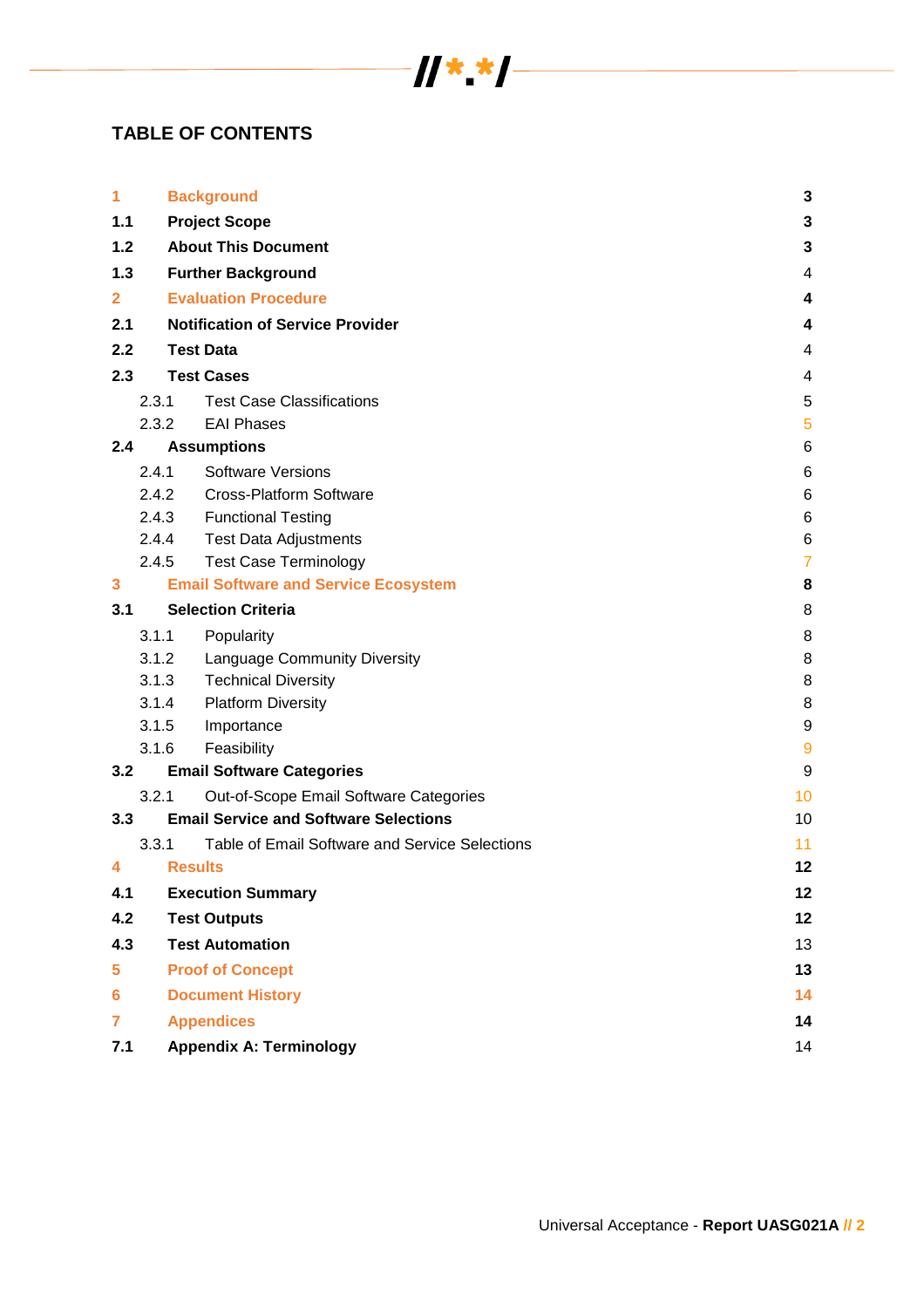

# 1 Background

The Universal Acceptance Steering Group (UASG) is a community-based organisation working toward the goal of Universal Acceptance (UA), the idea that all domain names and email addresses should be treated correctly and consistently by Internet-enabled applications, devices, and systems. Specifically, this requirement includes new generic top-level domains (gTLDs), internationalized domain names (IDNs), and internationalized email addresses, which must be accepted, validated, stored, processed, and displayed as well as their traditional ASCII-based counterparts.

Because email messages constitute a significant part of online communications, it's important that email software and email service providers meet these requirements to achieve Universal Acceptance. Email Address Internationalization (EAI) is the protocol that allows email addresses that incorporate IDN or Unicode components to function correctly within the email software ecosystem. The purpose of this project is to evaluate the existing EAI capabilities of that ecosystem, in order to measure its "EAI Readiness".

## **1.1 Project Scope**

To achieve this evaluation, a diverse set of components from the email software ecosystem will be analyzed in order to determine the degree to which each component is "EAI Ready", that is, whether it currently handles EAI messages, addresses, and domain names correctly.

The first phase of the project, Discovery and Analysis, will determine how the evaluation should proceed. In particular, it will:

- 1. Specify the tests and expected results to use for the analysis,
- 2. Specify the criteria to use when selecting email software and services to analyze, and
- 3. Estimate the effort required to perform a pilot evaluation of a select few software and service offerings chosen according to these criteria.

The second phase of the project will execute a pilot evaluation, in order to validate and refine the criteria and procedures defined in this report.

The third phase will execute a more robust evaluation, analyzing a much larger number of components.

It is important to understand that these evaluations do not constitute any sort of approval or certification of EAI Readiness, regardless of results. The information gathered by this project is intended only as a snapshot of current capabilities, is not exhaustive in its coverage of EAI-related behaviors, and will of course fall out of date as the email software ecosystem develops over time.

## **1.2 About This Document**

This document describes the Discovery and Analysis phase of the EAI Evaluation project. It provides project background, software selection criteria, a set of candidate software components for analysis, and a description of the procedure to use when executing the evaluation. Accompanying this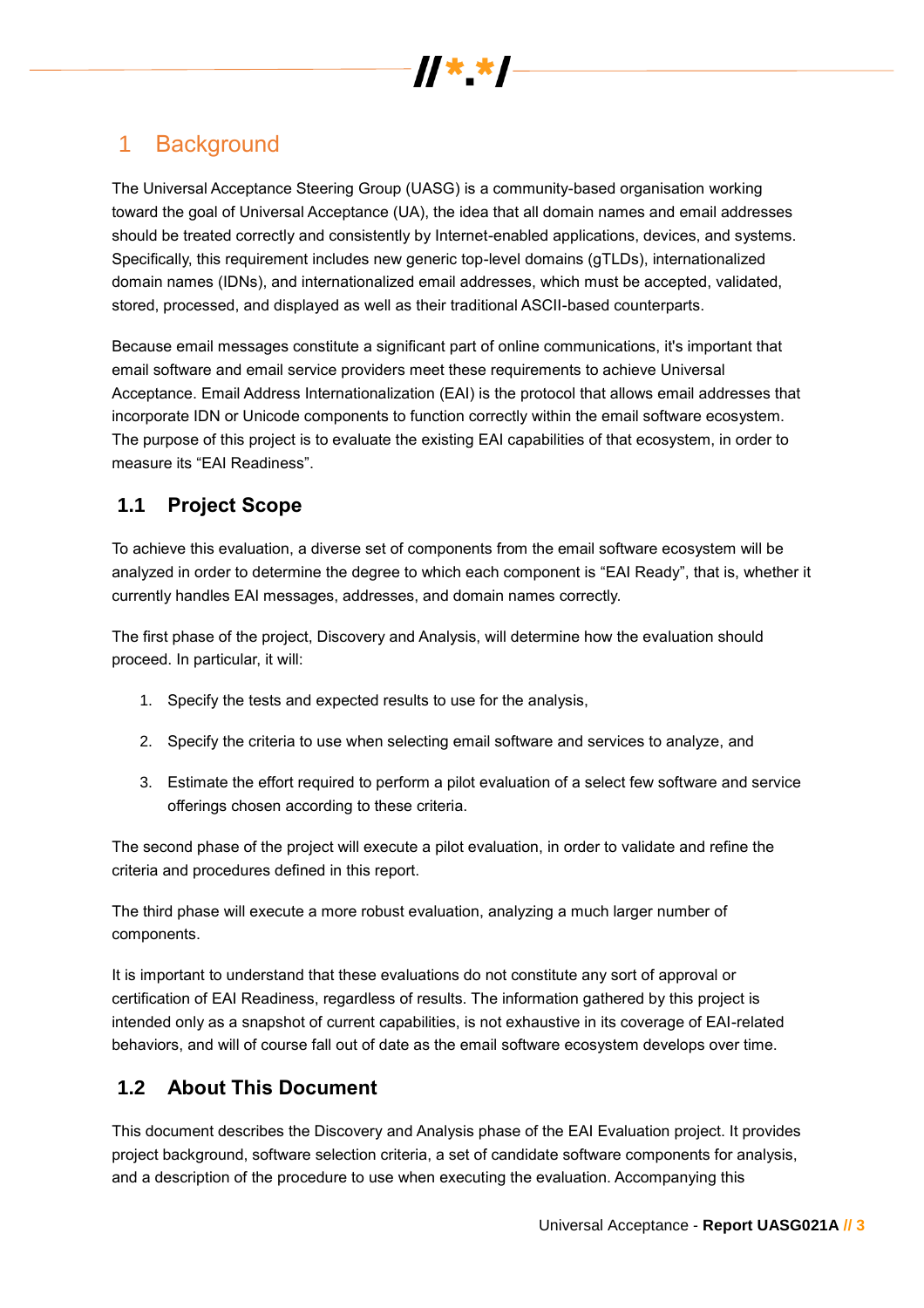

document is a [spreadsheet](https://uasg.tech/wp-content/uploads/2018/09/UASG021A.xlsx)<sup>1</sup> detailing the individual test cases and test data to use for the analysis. Finally, a pilot evaluation is proposed, including an estimate of the effort involved. It's expected that the procedures described in this document will evolve as experience is gained throughout the project.

## **1.3 Further Background**

An introduction to UA is provided by [UASG 005](https://uasg.tech/wp-content/uploads/2016/06/UASG005-160302-en-quickguide-digital.pdf) (Universal Acceptance Quick Guide).

An introduction to EAI is provided by [UASG 014](https://uasg.tech/wp-content/uploads/2017/02/UASG014_20170206.pdf) (Quick Guide to EAI) and [UASG 012](https://uasg.tech/wp-content/uploads/2018/06/UASG012.pdf) (EAI: A Technical Overview).

A list of RFCs relevant to UA and EAI can be found in [UASG 006](https://uasg.tech/wp-content/uploads/2017/06/UA006-Relevant-RFCs.pdf) (Relevant RFCs to Universal Acceptance).

# 2 Evaluation Procedure

In its entirety, the EAI Evaluation project will measure the behavior of many different software applications and services. Here, we describe the procedure for analyzing a single one of these in terms of test data, test cases, and preparation of results.

## **2.1 Notification of Service Provider**

If the owning entity or primary development group of the software or service under test can be determined, that party should be notified that an analysis of the component will be taking place. They should also be invited to participate to whatever degree possible, since expert knowledge and guidance regarding the software's intended behavior will likely make the analysis more accurate and efficient.

## **2.2 Test Data**

Test data has been drawn from the set of Use Cases defined by [UASG 004](https://uasg.tech/wp-content/uploads/2017/05/UASG004-Use-Cases-for-UA-Readiness-Evaluation-2017-04-17.pdf) (Use Cases for UA Readiness Evaluation), which provides domain names and email addresses for use in testing Universal Acceptance. The Use Cases have subsequently been organized into three types as denoted by the labels <Email>, <Domain>, and <Unicode>. Each of these contain examples of ASCII, Unicode, and Right-to-Left Unicode text. These values are to be used as inputs to the software under test, with the expected behavior documented within each test case.

## **2.3 Test Cases**

l

The evaluation's test cases are detailed in the **attached** document. They are divided into categories as described by . Each of these categories encompasses a set of responsibilities relevant to that type of software. Within these categories, each individual test case consists of the following information:

1. A unique identifier for the test case.

<sup>1</sup> <https://uasg.tech/wp-content/uploads/2018/09/UASG021A.xlsx>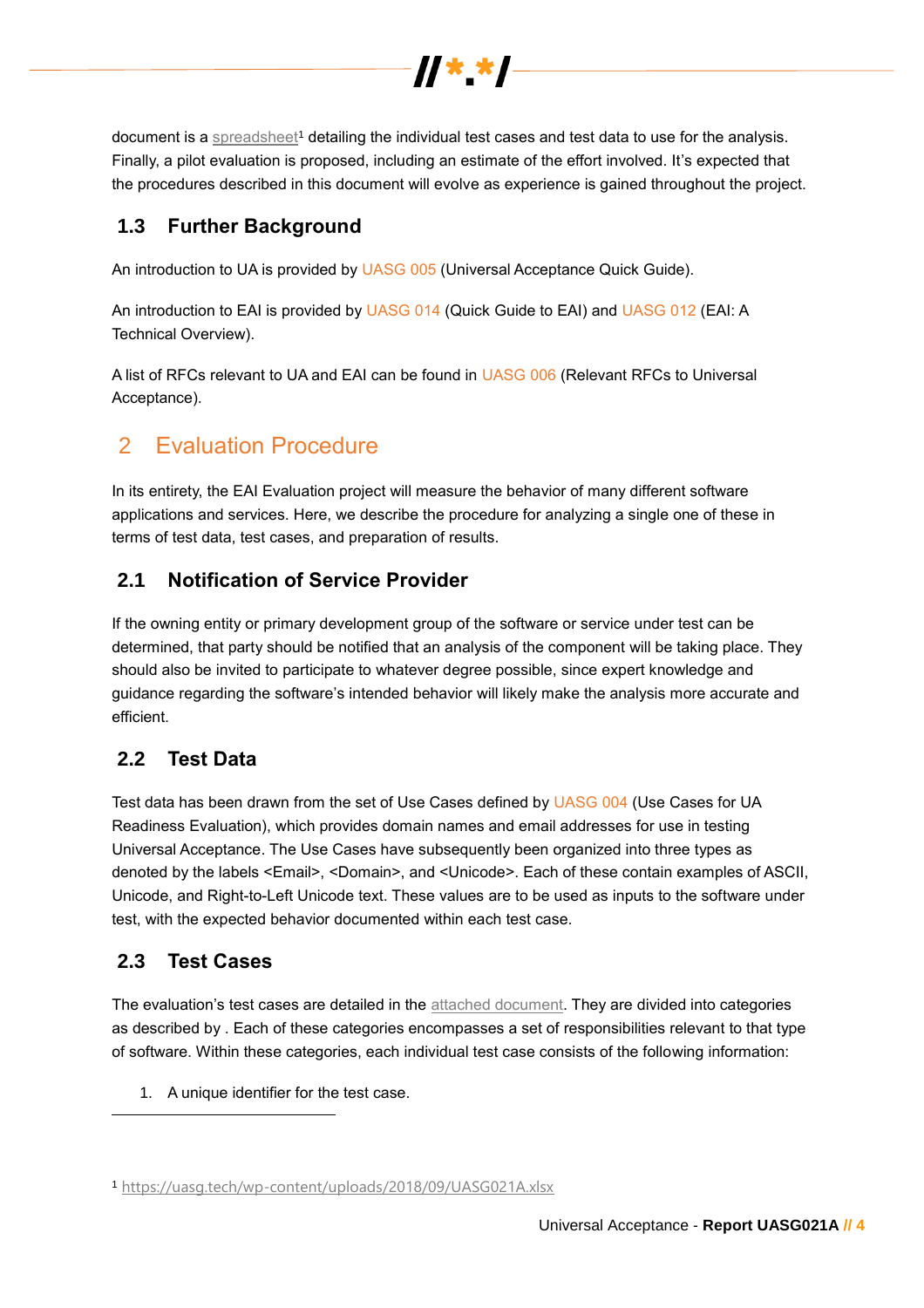

- 2. A summary of the behavior to be tested.
- 3. A description of the test, including any notable prerequisites or exclusions.
- 4. The action required to execute the test.
- 5. The expected result.
- 6. A classification of the tested behavior as "Required" or "Advisory". Refer to .
- 7. An indication of the EAI Phase to which the tested behavior belongs. Refer to .
- 8. Any external references relevant to the test case.

Many of the test cases judge whether the component under test handles email addresses, domain names, or Unicode text in a particular way. For these, the test case has been listed once rather than repeated for each Use Case specified by [UASG 004,](https://uasg.tech/wp-content/uploads/2017/05/UASG004-Use-Cases-for-UA-Readiness-Evaluation-2017-04-17.pdf) and its action includes a reference to the type of test data for which the test should be repeated, one of <Email>, <Domain>, or <Unicode>. For such tests, a pass result indicates that *all* relevant Use Cases were handled correctly, while a fail result indicates that at least one Use Case was handled incorrectly. The detailed execution report should include a breakdown of results for each individual Use Case, as well as information about the cause of a fail result where applicable.

#### **2.3.1 Test Case Classifications**

Each test case includes an indication of whether the tested behavior is *Required* or *Advisory*. A component must pass all required test cases to be considered EAI-ready, while failing results for advisory test cases are permitted. Regardless of classification, all results should should be reported in the test execution report, with failures for required test cases indicated as errors and failures for advisory test cases indicated as warnings.

#### **2.3.2 EAI Phases**

There are in fact two phases of EAI Readiness. Specifically:

- Phase 1 EAI Ready software is capable of *sending to* and *receiving from* EAI addresses, while
- Phase 2 EAI Ready software is capable of *hosting* an EAI address.

Each test case indicates whether the tested behavior is more closely associated with Phase 1 or Phase 2 EAI Readiness. It's expected that software will be Phase 1 Ready before it is Phase 2 Ready. All test cases should be executed during the evaluation regardless of phase, but the execution report should also indicate whether the component has passed all test cases for one phase or the other.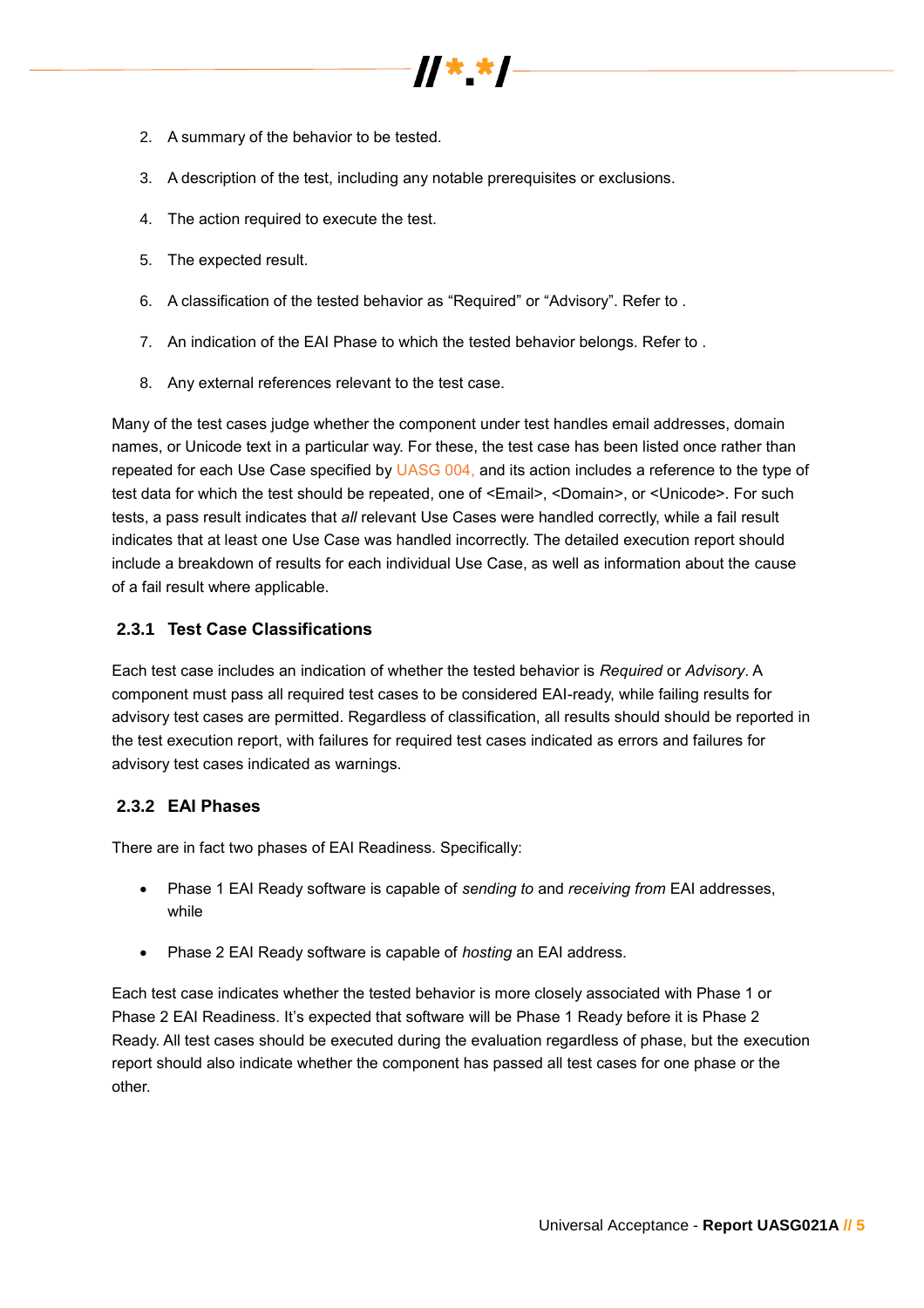

## **2.4 Assumptions**

#### **2.4.1 Software Versions**

Some pieces of software included in the evaluation may have versioned releases, with multiple versions available for installation at once. In such cases, only the most recently-released stable version of the software will be analyzed. The version of the software under test will be indicated in the component's execution report. If no version can be determined, other information should be provided to describe the specifics of the software as it was tested.

#### **2.4.2 Cross-Platform Software**

In some cases, a single application will nominally run on multiple platforms. Mozilla Thunderbird, for example, is available for each of the Windows, Apple, and Linux operating systems, among others. In such cases, we expect that the evaluation will include a separate analysis of the component on each supported platform (within the scope of the evaluation) unless it can be determined that doing so is unnecessary. The reason for this seeming duplication of work is that software, when deployed to different platforms, often makes use of different underlying software libraries to provide its features. Again taking Mozilla Thunderbird for example, a different library is used to provide the user interface (UI) on each of its target platforms. Because the behavior of the UI is relevant to EAI, we must consequently treat Thunderbird as a different piece of software on each of these deployment targets. This applies to EAI-related behavior in general. The platform of the software under test will be indicated in the component's execution report.

#### **2.4.3 Functional Testing**

The analysis consists primarily of functional tests, which is to say that they compare the result of an action with an expected behavior but do not concern themselves with implementation details or intermediate results. Tests that measure precise technical compliance to the relevant specification have only been included where a failing result would make further analysis useless, for example because other correctly-implemented EAI-ready software would treat the component under test as not being EAI-ready as a result of the failing behavior. Moreover, the tests are positive in nature, meaning that they present the software with valid inputs and user actions only. Defensive tests, such as those for malformed or malicious inputs, are not included. As such, this analysis is not a replacement for a more robust test suite to ensure software safety and correctness.

#### **2.4.4 Test Data Adjustments**

In some situations, test data may need to be adjusted in order for an analysis to be possible. If a component has requirements or limitations unrelated to EAI that conflict with the test data defined by this document, the test data should be adjusted to work around these factors. An example of such a situation might be a minumum length requirement on text for which only data under the required length has been provided. When adjusting test data, it is important that the primary property of each datum (as indicated by its description) be preserved.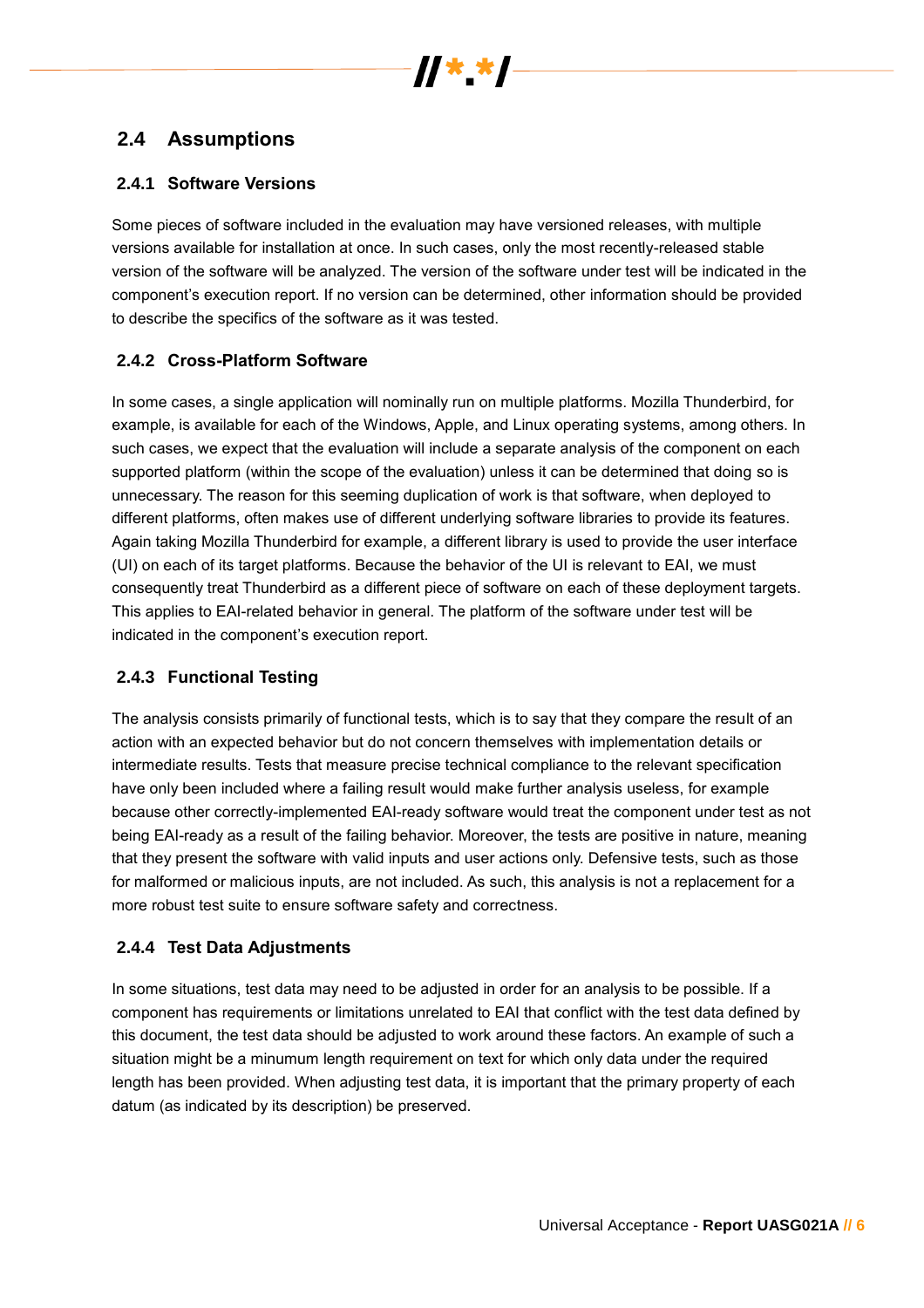

#### **2.4.5 Test Case Terminology**

For brevity's sake, some terms are used throughout the attached Test Cases as shorthand for more involved concepts. Refer to for a glossary of terms.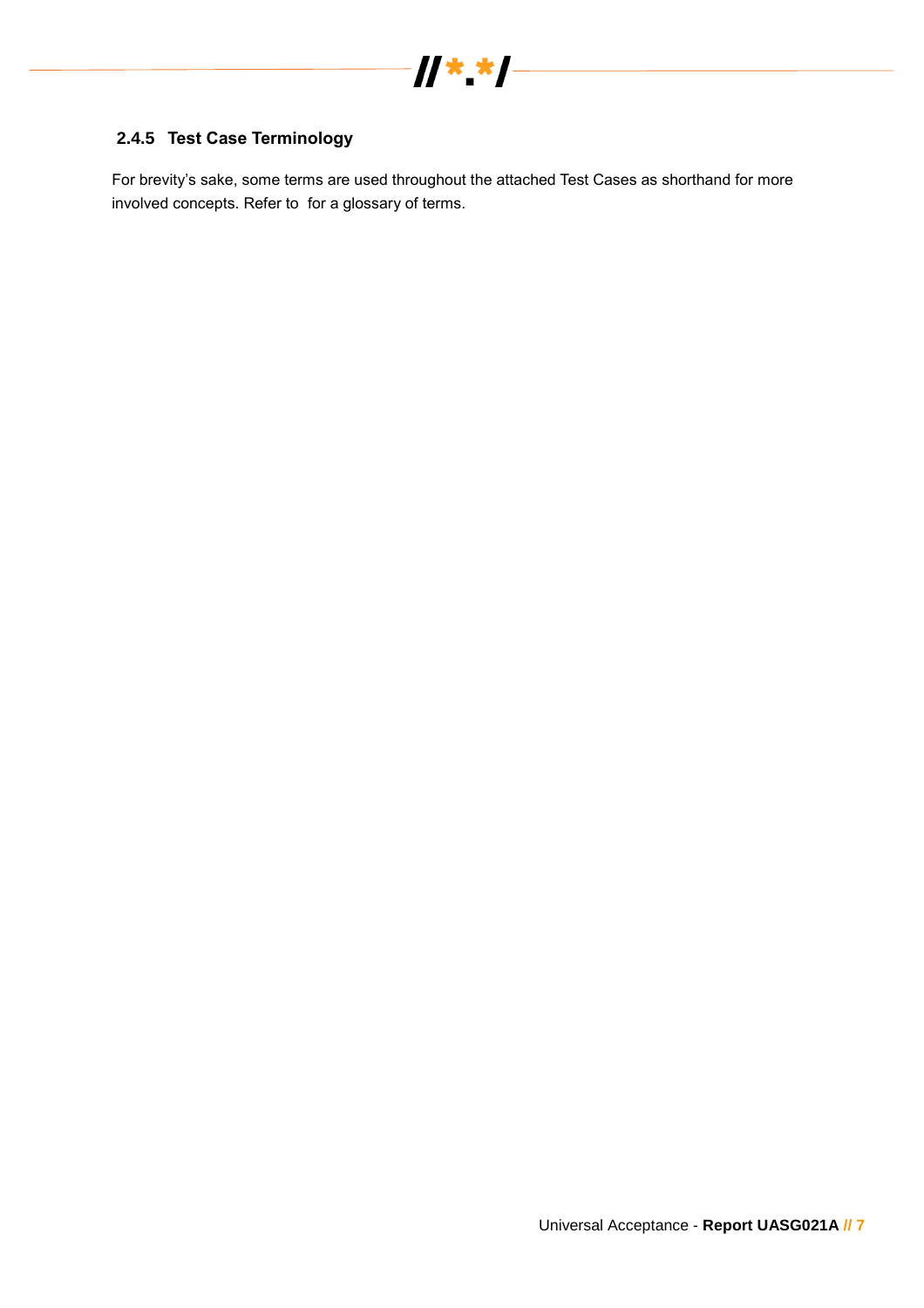

# 3 Email Software and Service Ecosystem

Since this project's goal is to measure the EAI Readiness of the email software ecosystem as a whole, care must be taken to avoid any blind spots when selecting components for evaluation.

Although popularity is an obvious and important metric to consider, we cannot simply evaluate the most popular components in absolute terms or we may introduce a bias toward one geographical region, to the exclusion of others. Similarly, we cannot select too heavily from one category of software or we risk missing important EAI "bottlenecks" in the ecosystem. An EAI Ready mail client is of no use if there are no mail servers capable of transporting the messages it sends, for example.

## **3.1 Selection Criteria**

With considerations such as these in mind, we have applied six primary criteria when selecting components for inclusion in the study.

#### **3.1.1 Popularity**

The most obvious metric to consider is popularity. To be included, a component should be widely used. This criterion ensures that each analyzed component contributes significant information to our understanding of the *general behavior* of the email ecosystem. Niche software should not be included unless doing so adds substantially to that understanding.

#### **3.1.2 Language Community Diversity**

Whether a component contributes diversity, defined broadly as expanding the geographical and language community scope of the evaluation, should also be considered. This criterion ensures that the project produces useful information for as many stakeholders as possible, regardless of language or location.

#### **3.1.3 Technical Diversity**

Because an email message is processed by many distinct components on its journey from sender to recipient, a broad set of software types must also be considered. Multiple applications should be selected from each of the categories defined by [UASG 012](https://uasg.tech/wp-content/uploads/2018/06/UASG012.pdf) (cf. *Parts of the mail ecosystem*). This criterion ensures that both end-user client applications such as Mail User Agents as well as internal systems with no user-facing component such as Mail Submission Agents, Mail Transmission Agents, and Mail Delivery Agents are included. Refer to for more information about this project's evaluation categories.

#### **3.1.4 Platform Diversity**

To account for the variety of different software platforms underlying the email ecosystem, components from multiple operating systems should be included. In particular, each of the Windows, Apple, and Linux operating systems should be well represented in the selected set of software. The selection should also include software targeting both "traditional" computers (such as laptops and servers) as well as mobile devices (such as phones and tablets). This criterion ensures that the evaluation does not focus too heavily on software from any one host platform.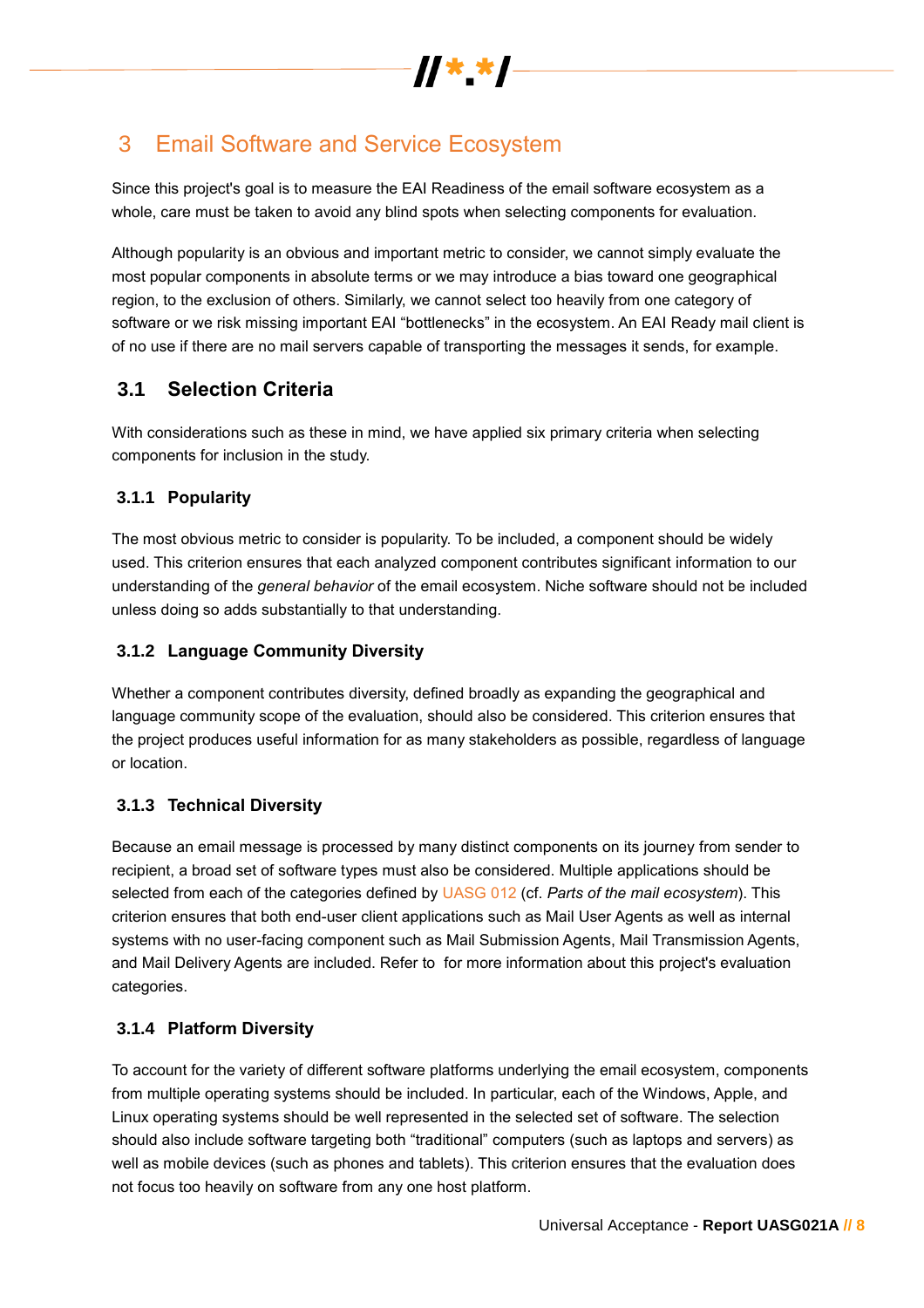

 $\frac{1}{x}$ 

#### **3.1.5 Importance**

In some cases, a component may be of critical importance to a given language community but not necessarily well known or widely deployed. As such, the relative significance of a component to its primary user base should also be considered. This criterion ensures that the study does not overlook users who rely disproportionately on a single piece of software or service provider.

#### **3.1.6 Feasibility**

Finally, it must in fact be possible to execute an analysis of a given component. Prohibitive license terms may exclude a given piece of software from the evaluation, for example. Security or anti-spam features of web-based services may also make analysis impractical. As such, this criterion can be thought of as ruling components *out* rather than in, and, while reasonable efforts will be made to evaluate the ideal selection of components, if an execution proves unfeasible this will be documented and the project will proceed without it.

#### **3.2 Email Software Categories**

Naturally, different types of software have different responsibilities, and so must be evaluated according to different criteria when measuring EAI Readiness.

In user-facing software, visual representation of addresses is a primary concern. For a mobile email client to be considered EAI Ready, for example, it must not only communicate with other software in a way that preserves EAI correctness but it must also accept and display valid email addresses using Unicode (as U-Labels), rather than using their ASCII equivalents (A-Labels). For a mail server, on the other hand, the exact representation of data is less important than whether it stores and transmits messages in an EAI-compatible way.

We have adopted the categories described in [UASG 012](https://uasg.tech/wp-content/uploads/2018/06/UASG012.pdf) for use in this project. These categories partition email-related applications into Mail User Agents, Mail Submission Agents, Mail Transmission Agents, Mail Delivery Agents, and Webmail programs. To these, we add Mail Service Providers as defined by [RFC 5598](https://tools.ietf.org/html/rfc5598) to describe systems that provide email addresses and mailboxes to consumers or client companies. This yields the following six types of email software:

- **Mail User Agent (MUA):** A client program that provides a user interface for sending, receiving, and managing mail.
- **Mail Submission Agent (MSA):** A server program that receives mail from an MUA and prepares it for transmission and delivery.
- **Mail transmission agent (MTA):** A server program that sends and receives mail to and from other Internet hosts. An MTA may receive mail from an MSA and/or deliver mail to an MDA.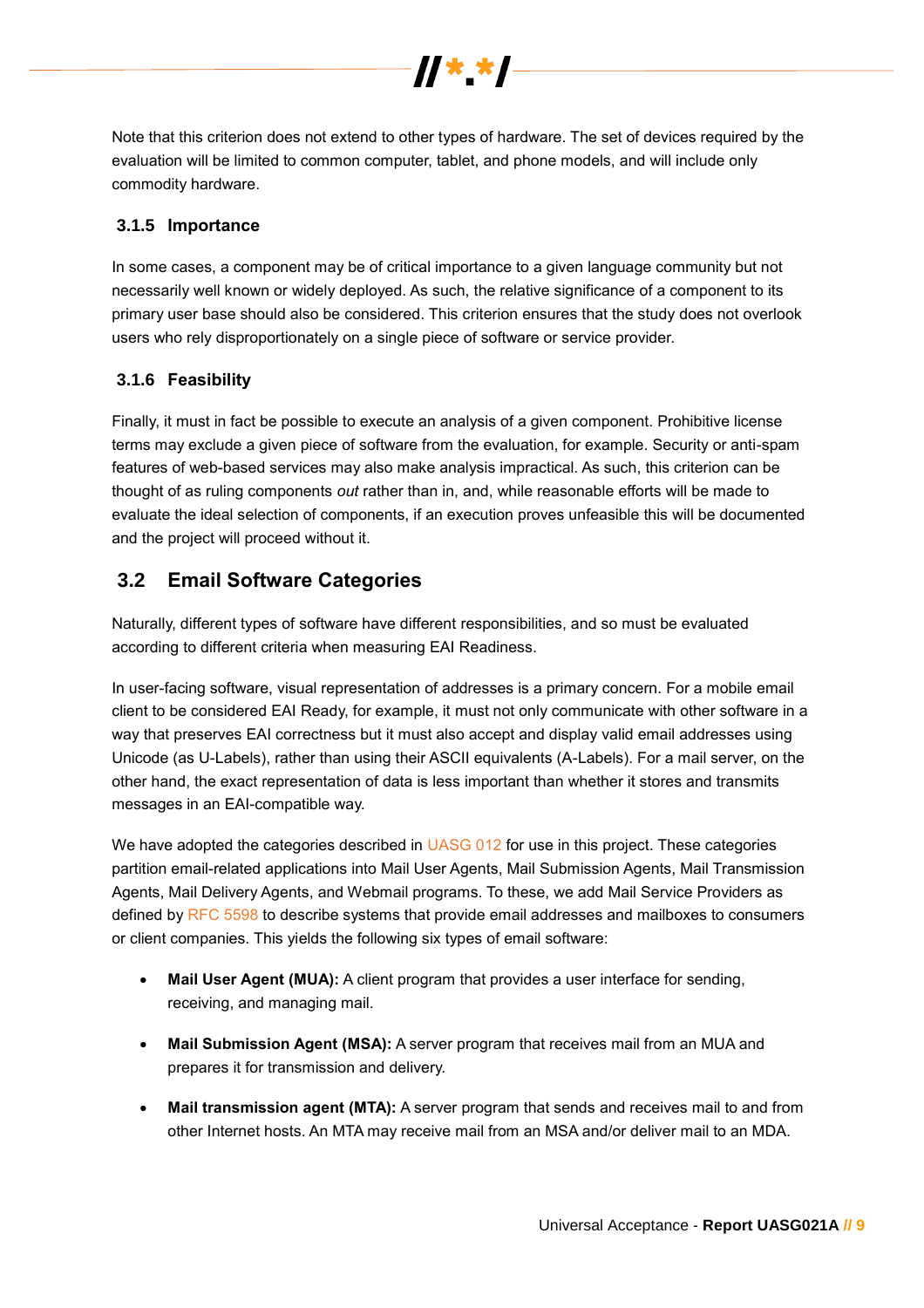

 $\frac{1}{2}$   $\frac{1}{2}$   $\frac{1}{2}$   $\frac{1}{2}$   $\frac{1}{2}$   $\frac{1}{2}$   $\frac{1}{2}$   $\frac{1}{2}$   $\frac{1}{2}$   $\frac{1}{2}$ 

- **Mail Service Provider (MSP):** A system that provides email services and mailbox hosting for other organizations or users, on their behalf. An MSP typically provides some or all of the software types described above, and may also support the creation of new email addresses and mailboxes.
- **Webmail:** A mail client program created using a combination of the user's web browser and web servers that the browser connects to. A webmail application typically provides an MUA, and may also provide some or all of the software types described above.

We have found that, while software seldom fits nicely into a single one of these categories in practice, their names are nonetheless useful for describing the roles and responsibilities of email software components. An application that is nominally a "mail server" may behave as all of MSA, MTA, and MDA, for example, while webmail platforms often behave as both an MUA and MSP at once. As such, components will be evaluated on the basis of these categories as *roles,* with each subject to the test procedures for any role that it intends to fill. Where a given test case cannot be executed because the component does not fill the role under test, this will be indicated as "Not Applicable". Note also that the "Webmail" category is provided for informational purposes only and does not correspond directly to any set of tests.

#### **3.2.1 Out-of-Scope Email Software Categories**

The software categories discussed so far are by no means exhaustive, and there is almost certainly useful information to be gained by evaluating a more expansive set of software types. In particular, the behaviors of security and anti-spam software are likely to be relevant to EAI. These and other types of software such as mailing lists and email automation services have been omitted in order to limit the scope of the evaluation to a manageable size. However, we anticipate that the test procedures developed within the scope of this project will be adaptable to future evaluations that may include more expansive software categories.

#### **3.3 Email Service and Software Selections**

The set of service and software components to be evaluated is listed below.

Where possible, the ICANN Geographic Region with which each component is most closely associated is indicated under the **Region** column. This is generally the region in which the component's owning entity or primary development group is located. In situations where no region can be determined, the table has been left blank.

Whether a given component includes any behaviors relevant to each of the software types defined in is indicated by an **X** in the corresponding column. This is an indication that the component will be subject to that category's test procedures.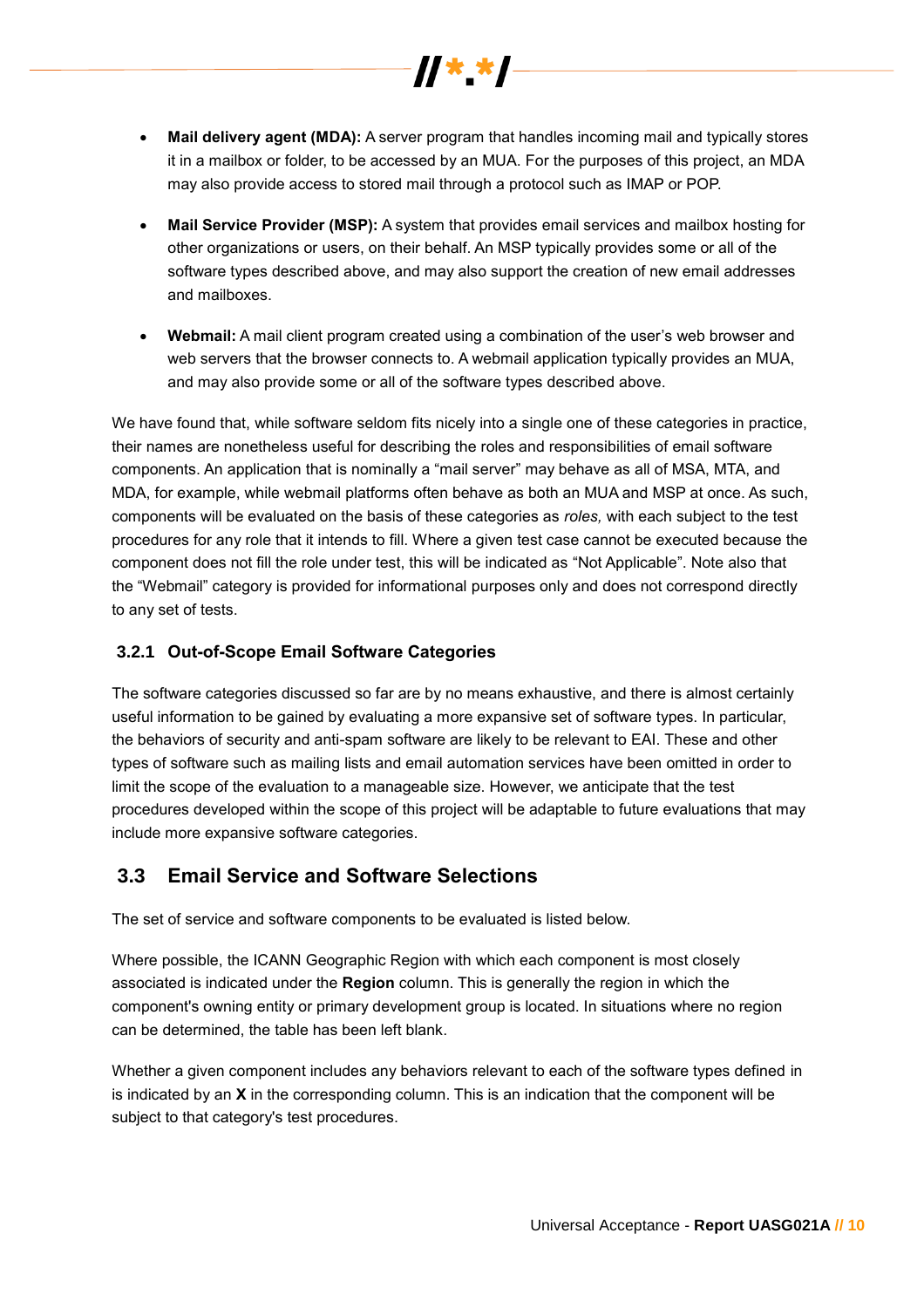

#### **3.3.1 Table of Email Software and Service Selections**

| <b>Software</b>               |              | <b>MSA</b>                | <b>MTA</b> | <b>MDA</b>   | <b>MSP</b>                | Webmail Region |            |
|-------------------------------|--------------|---------------------------|------------|--------------|---------------------------|----------------|------------|
| <b>XgenPlus Email Server</b>  |              | X                         | X          | X            | $\boldsymbol{X}$          | X              | <b>AP</b>  |
| <b>Axigen Mail Server</b>     |              | X                         | X          | X            |                           | X              | <b>EUR</b> |
| <b>MDaemon Email Server</b>   | X            | X                         | X          | X            |                           | X              | <b>NA</b>  |
| <b>Oracle Beehive</b>         | $\mathbf{X}$ | $\boldsymbol{\mathsf{X}}$ | X          | $\mathbf x$  |                           | X              | <b>NA</b>  |
| <b>Zimbra</b>                 | $\mathbf{X}$ | X                         | X          | $\mathbf{x}$ |                           | X              | <b>NA</b>  |
| <b>Apple iCloud</b>           | X            |                           |            |              | $\boldsymbol{\mathsf{X}}$ | X              | <b>NA</b>  |
| <b>Coremail</b>               | $\mathbf{X}$ |                           |            |              | $\boldsymbol{\mathsf{X}}$ | X              | <b>AP</b>  |
| <b>FastMail</b>               | $\mathbf{X}$ |                           |            |              | $\boldsymbol{\mathsf{X}}$ | X              | <b>AP</b>  |
| <b>Gmail</b>                  |              |                           |            |              | $\boldsymbol{\mathsf{X}}$ | X              | <b>NA</b>  |
| Mail.ru                       | $\mathsf{X}$ |                           |            |              | $\boldsymbol{\mathsf{X}}$ | X              | <b>EUR</b> |
| <b>Microsoft Outlook.com</b>  |              |                           |            |              | $\boldsymbol{\mathsf{X}}$ | X              | <b>NA</b>  |
| NetEase 163.com               | $\mathsf{X}$ |                           |            |              | $\boldsymbol{\mathsf{X}}$ | X              | <b>AP</b>  |
| <b>Oath Mail</b>              |              |                           |            |              | X                         | X              | <b>NA</b>  |
| <b>Rediffmail</b>             |              |                           |            |              | X                         | X              | <b>AP</b>  |
| <b>Sina</b>                   |              |                           |            |              | $\boldsymbol{\mathsf{X}}$ | X              | <b>AP</b>  |
| <b>Sohu</b>                   | $\mathbf{X}$ |                           |            |              | X                         | X              | <b>AP</b>  |
| <b>Tencent QQ</b>             |              |                           |            |              | X                         | X              | <b>AP</b>  |
| <b>Yandex Mail</b>            |              |                           |            |              | X                         | X              | <b>EUR</b> |
| <b>IBM Notes</b>              |              |                           |            |              |                           | X              | <b>NA</b>  |
| <b>Roundcube</b>              |              |                           |            |              |                           | $\mathbf{x}$   |            |
| <b>Apple Mail</b>             |              |                           |            |              |                           |                | <b>NA</b>  |
| <b>Microsoft Outlook</b>      |              |                           |            |              |                           |                | <b>NA</b>  |
| <b>Microsoft Windows Mail</b> |              |                           |            |              |                           |                | <b>NA</b>  |
| <b>Mozilla Thunderbird</b>    |              |                           |            |              |                           |                | <b>NA</b>  |
| <b>Courier</b>                |              | $\boldsymbol{\mathsf{X}}$ | X          | X            |                           |                |            |
| <b>IBM Domino</b>             |              | X                         | X          | X            |                           |                | <b>NA</b>  |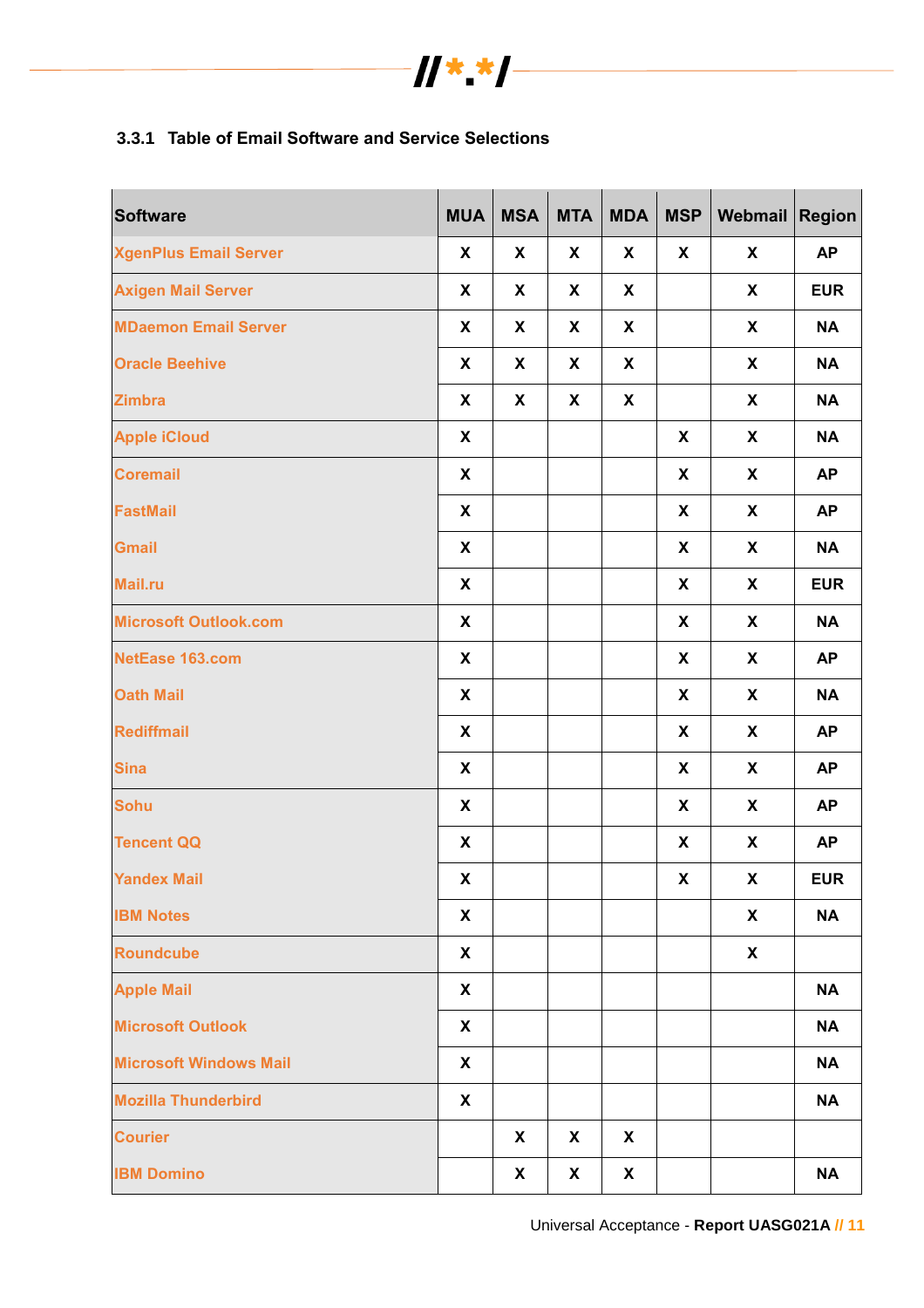

| <b>Software</b>                               | <b>MUA</b> | <b>MSA</b> | <b>MTA</b> | <b>MDA</b> | <b>MSP</b> | Webmail Region |            |
|-----------------------------------------------|------------|------------|------------|------------|------------|----------------|------------|
| <b>James Enterprise Mail Server</b>           |            | X          | X          | X          |            |                | <b>NA</b>  |
| <b>Microsoft Exchange Server</b>              |            | X          | X          | X          |            |                | <b>NA</b>  |
| <b>Oracle Communications Messaging Server</b> |            | X          | X          | X          |            |                | <b>NA</b>  |
| <b>Exim</b>                                   |            | X          | X          |            |            |                |            |
| <b>Halon</b>                                  |            | X          | X          |            |            |                | <b>EUR</b> |
| <b>OpenSMTPD</b>                              |            | X          | X          |            |            |                | <b>NA</b>  |
| <b>Postfix</b>                                |            | X          | X          |            |            |                |            |
| <b>Sendmail</b>                               |            | X          | X          |            |            |                | <b>NA</b>  |
| <b>Dovecot</b>                                |            |            |            | X          |            |                |            |
| Fetchmail                                     |            |            |            | X          |            |                |            |
| <b>Procmail</b>                               |            |            |            | X          |            |                |            |

## 4 Results

## **4.1 Execution Summary**

The results of the analysis of each individual piece of software or service should be reported in a document containing at least the following information:

- 1. Details about the software or service under test, including precisely which version of the component was analyzed, as well as links to its homepage and associated documentation. In situations where a single version number cannot be determined (for example, when the system under test is a web-based application hosted on an organization's own servers), the date and time of the test execution must be included, as well as any other information that may help to identify the software as analyzed.
- 2. A pass/fail indication for each test case.
- 3. A summary of the failing behavior for each failing test case. For test cases with multiple Use Case inputs, an enumeration of the failing Use Cases should also be included.
- 4. A summary of the overall results, including total pass/fail counts, and whether the software passed all of either the Phase 1 or Phase 2 test cases.

## **4.2 Test Outputs**

Any modifications to the test data per should be recorded, and the modified data should be included with the execution report. Similarly, if a component is found to exhibit failing behavior when given specific inputs besides those listed in the attached Use Cases, for example on email messages of a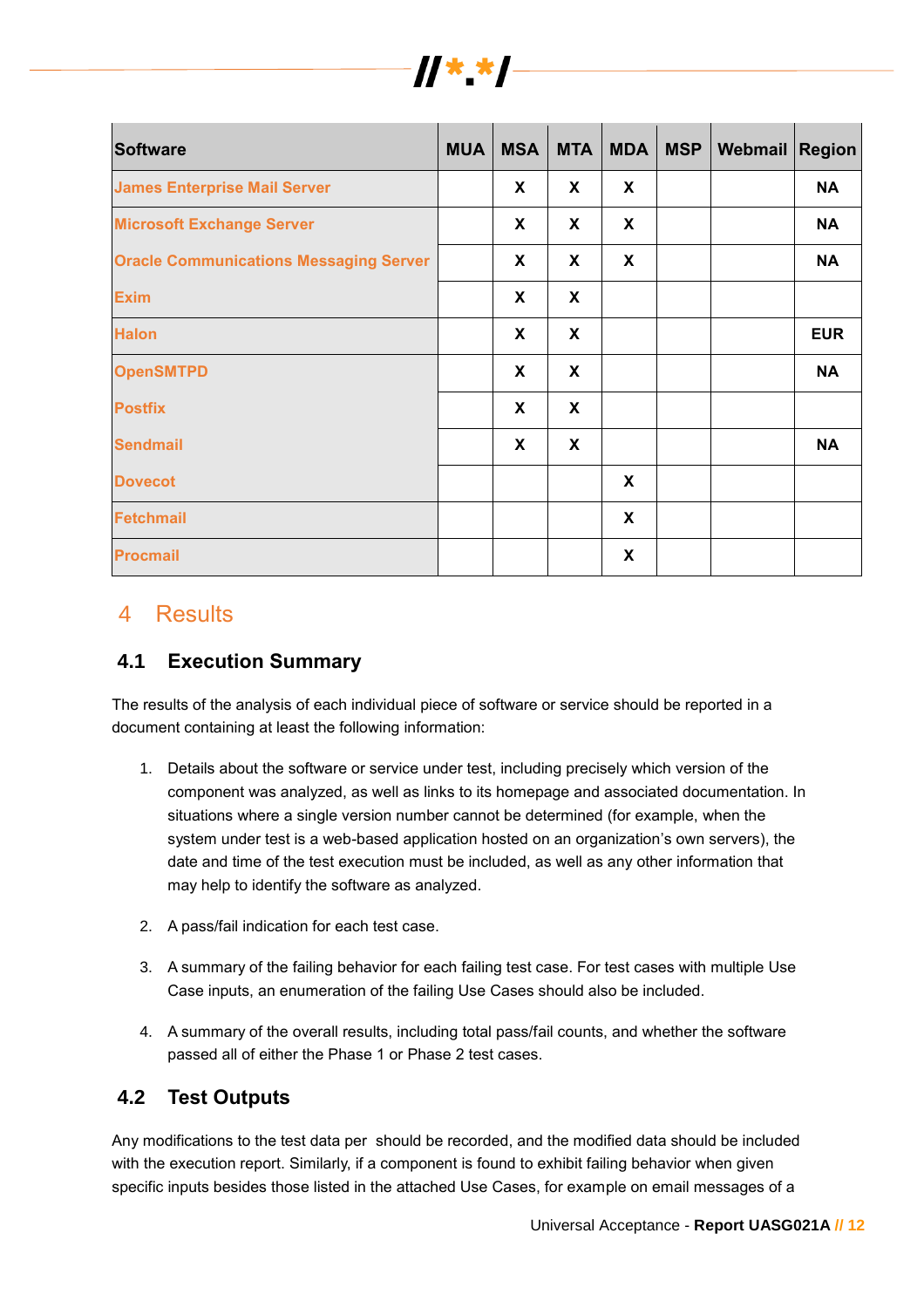certain form, then an example of such an input should be included with the report, to make it possible for another party to reproduce, verify, and troubleshoot failing results.

 $\frac{1}{x}$ 

## **4.3 Test Automation**

It is expected that many of the project's test cases, particularly those analyzing the behaviors of MSA, MTA, and MDA components, will be automatable. If test executors implement any software in support of the evaluation, they are encouraged to include these programs with the test results, or to make them available online and include some information about how they can be accessed, so that others may benefit from them during future evaluations.

## 5 Proof of Concept

The next phase of the project will carry out a proof of concept evaluation. This "pilot program" will analyze a small but representative set of software components, and will help to shape the tools and methodologies to be applied in phase three.

We suggest that the pilot include **[Gmail](https://www.google.com/gmail/)** (as an MUA), **[Courier](https://www.courier-mta.org/)** (as an MSA, MTA, and MDA), and [XgenPlus](https://www.xgenplus.com/) (as an MSP). These three components span each of the five test categories, and, due to their large feature sets, will exercise a majority of the test cases defined by this report. The inclusion of Gmail also provides the opportunity to test both a Webmail application (gmail.com) and a native mobile application (the Gmail application for Android). This should provide experience and uncover issues applicable to most future evaluations. Additionally, all applications are either free to use or offer a trial period, which will help to reduce the cost of the pilot.

Taking into account the software to be analyzed, the size of the test suite, the repetition involved in executing many of the test cases, and the overhead introduced by administrative tasks such as configuring software and creating user accounts, we estimate that this proof of concept evaluation will take 120 hours to execute:

- 1. **Administrative tasks:** 12 hours
- 2. **Gmail (Android) – MUA behaviors:** 24 hours
- 3. **Gmail (Webmail) – MUA behaviors:** 24 hours
- 4. **Courier – MSA behaviors:** 16 hours
- 5. **Courier – MTA behaviors:** 16 hours
- 6. **Courier – MDA behaviors:** 24 hours
- 7. **XgenPlus – MSP behaviors:** 4 hours

These estimates assume ready access to all necessary software and hardware, such as a Linux server on which to install Courier and run other software in support of the tests and an Android device or emulator with which to test the Gmail application. A mechanism for inspecting network traffic sent between pieces of software is also required by many of the test cases.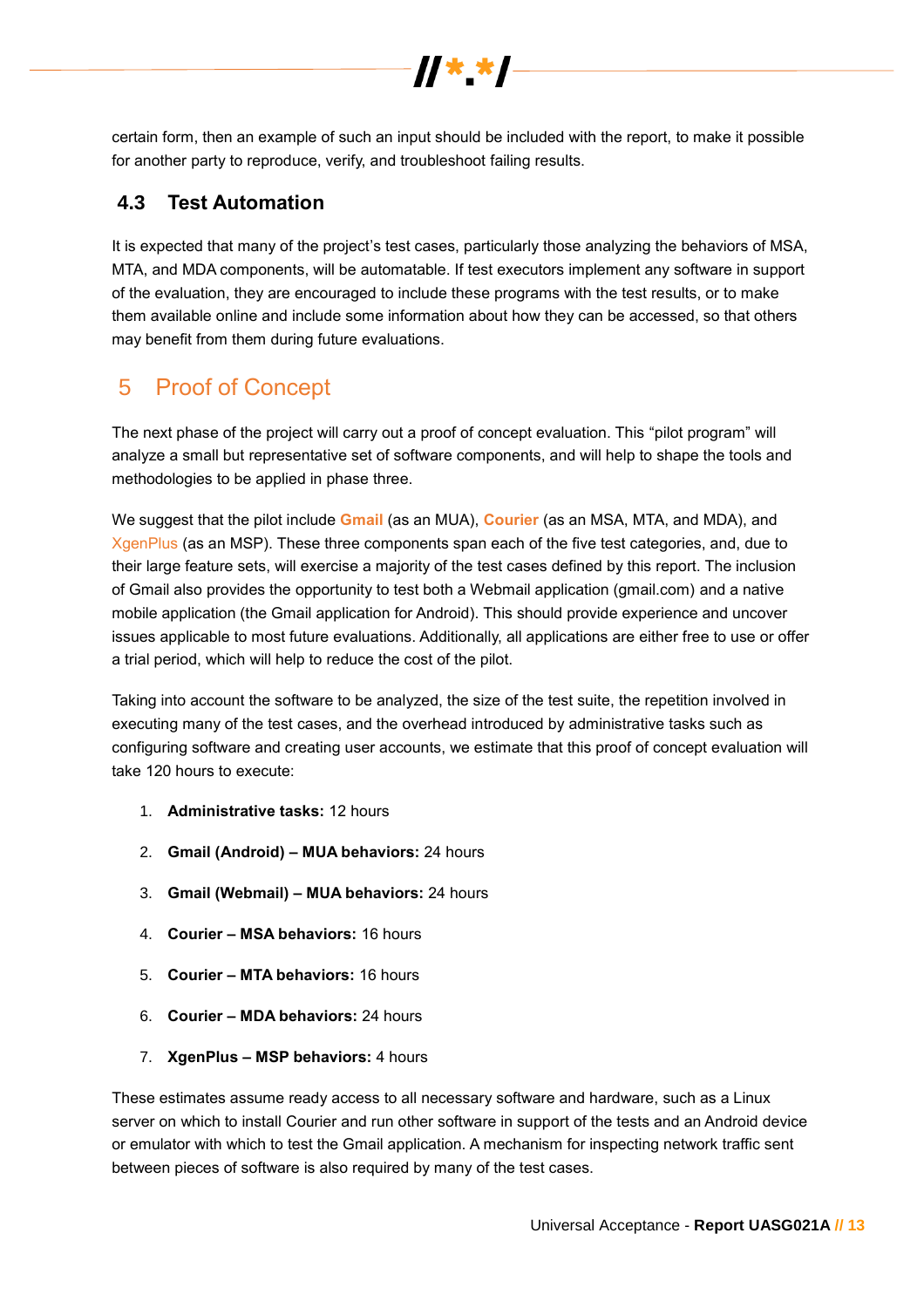

# 6 Document History

| <b>Version</b> | <b>Author</b> | <b>Date</b>       | <b>Description</b>                                               |
|----------------|---------------|-------------------|------------------------------------------------------------------|
| 0.1            | Evan Hanson   | 19 June 2018      | Preliminary selection criteria and component selection.          |
| 0.2            | Evan Hanson   | 29 June 2018      | Reformatting, clarifications, and additional components.         |
| 0.3            | Evan Hanson   | 3 July 2018       | Clarification of MDA category and software table<br>corrections. |
| 0.4            | Evan Hanson   | 12 July 2018      | Software table updates, and criteria, and test procedures.       |
| 0.5            | Evan Hanson   | 29 July 2018      | Software table updates and test cases.                           |
| 0.6            | Evan Hanson   | 31 July 2018      | Test case updates and terminology.                               |
| 0.7            | Evan Hanson   | 6 August 2018     | Updates per community feedback.                                  |
| 0.8            | Evan Hanson   | 8 August 2018     | Add and.                                                         |
| 0.9            | Evan Hanson   | 29 August 2018    | Update test cases per community feedback.                        |
| 1.0            | Evan Hanson   | 14 September 2018 | Change Proof of Concept to include Phase 2 MSP                   |

## 7 Appendices

## **7.1 Appendix 7.1: Test Cases**

The test cases are defined within [UASG021A Test Cases.](https://uasg.tech/wp-content/uploads/2018/09/UASG021A.xlsx)

## **7.2 Appendix A: Terminology**

- **Address:** An email address, typically but not necessarily in reference to an <Email> Use Case. A **non-EAI address** is one comprised entirely of ASCII characters, while an **EAI address** is one that may contain UTF-8 text.
- **Assigned address:** An email address that is generated by a Mail Service Provider and allocated to a user when they register an account.
- **Destination address:** The value of a header indicating a message recipient, one of "To", "Cc", or "Bcc", as defined by RFC 5322.
- **Destination server:** The Mail Transfer Agent to which an MSA or MTA is transmitting a message, as distinct from the software under test itself.